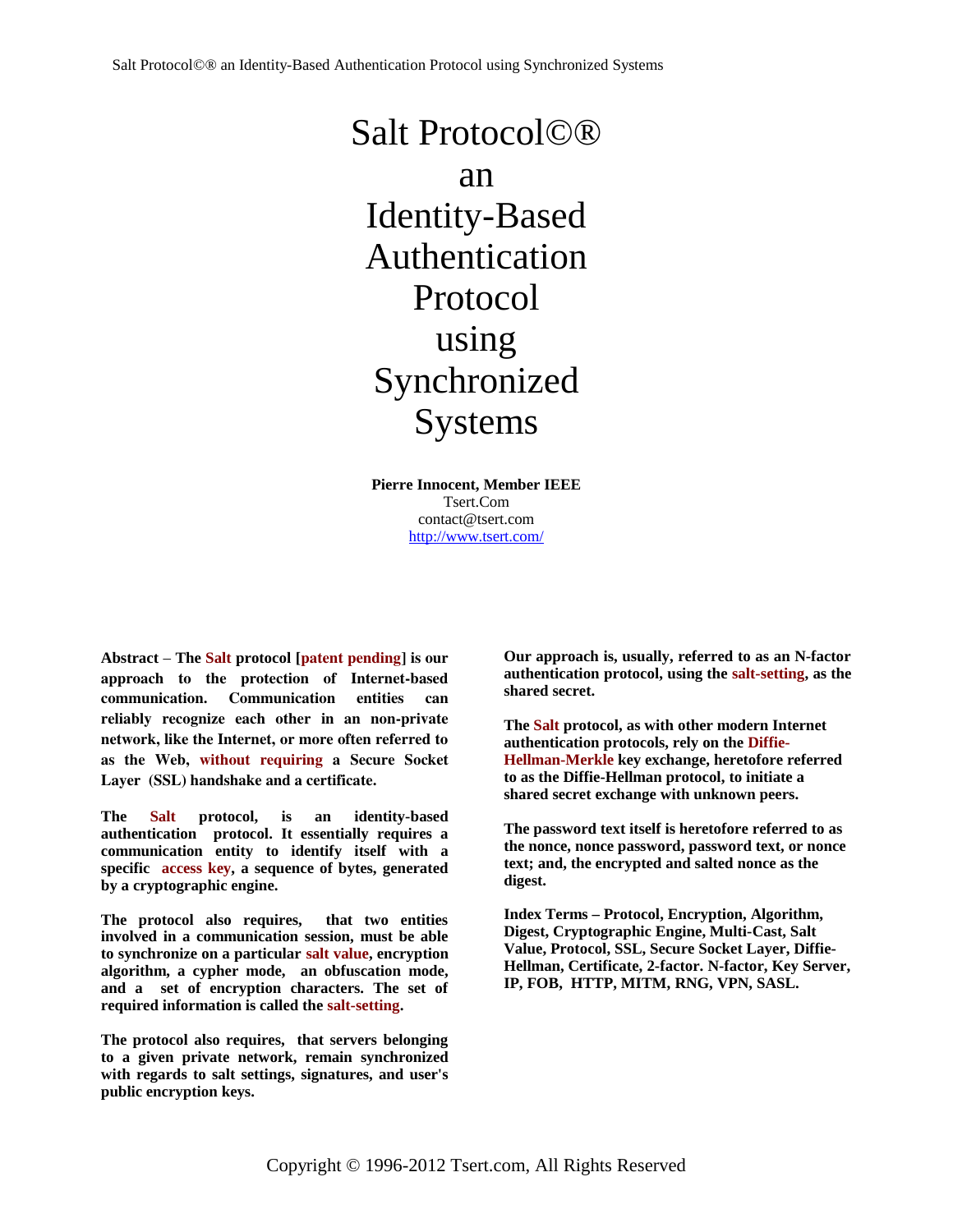# **I. Introduction**

How do we secure communication on the current Internet ? Plain text communication is no longer recommended for private communication. Exchanges of user names and passwords can easily be compromised, by hackers with the proper tools.

Encrypted communication can be compromised when the public and private keys are weak, no matter how big the key size. Hackers can also find other ways of getting on your computer, e.g. browser hacks; they can replace your bundled certificates, with fake or weaker ones.

Encryption problems mainly resides in lack of entropy, or a weak random number generator (RNG). Keys which are generated with a weak RNG will tend to be weak, and the encrypted data easily decrypted.

Our approach, which is summarized in the solution section, tries to primarily solve the man-in-the-middle (MITM) problem.

## *A. Man-in-the-middle attacks (MITM)*

These type of attacks consist of interposing oneself between the two communicating entities/parties. It is usually achieved by intercepting a request, extracting a party's identifying pieces of data, and forwarding the request to the opposite party. The hacker then uses the captured pieces of data to misrepresent the party whose identity was stolen.

Two of the most used methods of establishing secure communication, **2-factor** authentication and publickey communication, are susceptible to **MITM** attacks.

With FOB-based systems, users need to input an authentication code provided with the FOB key; as well as their password to setup a session. FOB-based systems are based on the 2-factor authentication protocol and as such, can be hacked via **man-in-the**middle attacks.

MITM attacks can be stopped by requiring the use of **shared secrets**. The shared secrets types of solutions only work if both parties know each other. The weakness is in the **initial** handshake, which we try to solve with an **Invitation to the Dance** approach.

## **II. Solution**

ur approach uses several methods against **MITM** attacks, The first one is obviously the requirement of a shared secret. The shared secret is called the saltsetting which encapsulates how a key is to be generated and matched by the other party.

The salt-setting only addresses the protection of access keys, user name, and password exchanges. The setting is made difficult to guess with the use of randomization and encryption. Contrary to the FOBbased approach; our approach does not require the party, which initiates the communication session, to remember anything; asides from their user names and passwords (see Conclusion.)

The second method is the requirement that each server be, by default, a **public-key server**. Public key. digital signature, and salt-setting management is automatically taken care of by each server, on a given network. The additional requirement is that said servers keep their database synchronized. Communication, between servers, using public key cryptography is done primarily with a user's public key, and defaults to the system key, when the user's key is not available.

The initial exchange, between two unknown peers, is done using the invitation to the Dance approach (akin to the old modem callback method, see Appendix D). The SALT protocol approach is to use an initial Diffie-Hellman exchange from the peer asking to join the dance (the dance is a given Virtual Private Network). For example, a company's supplier may be invited to join the company's VPN, but must first ask to join. The company server, which receives the supplier's request to join, then makes  $\text{UDP}$  requests to 2-5 of its own peers to verify that the requester/peer is probably who it says it is; by making Diffie-Hellman exchanges of their own, with the supplier's machine. The result of these exchanges are collated, by the server, to perform a verification exchange. The *initial* exchanges must always be encrypted; they must be implemented using SSL connections, or other strong encryption protocols.

The **SALT** protocol can also be embedded into the initial **SSL** Diffie-Hellman handshake. The server, in this case, would, not only, include its response to the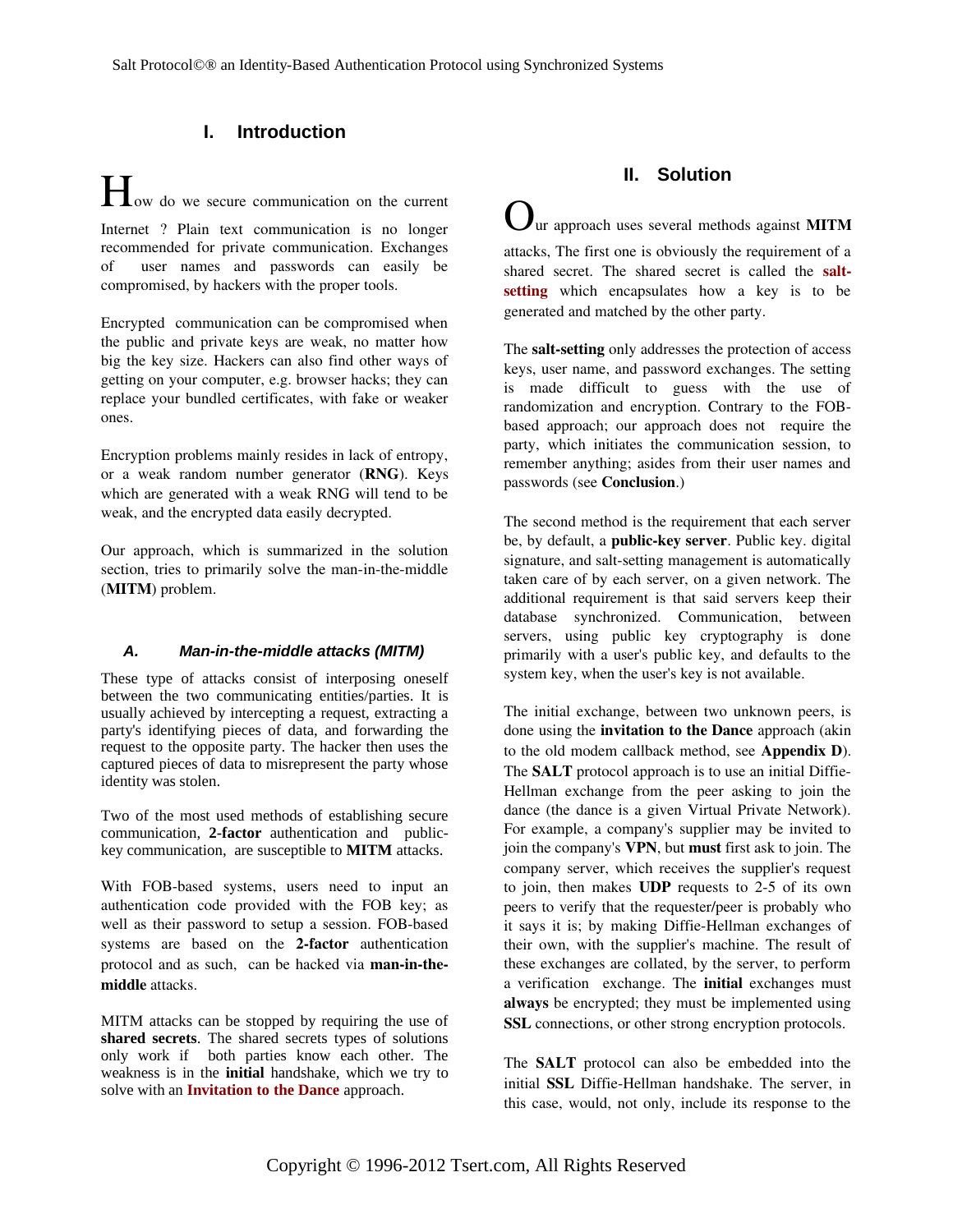requester's Diffie-Hellman challenge; but also append its own verification challenge, to which the requester must respond, before obtaining a salt-setting. Routers<sup>[1](#page-2-0)</sup>, which by default, must synchronize their IP address database, could use the SALT protocol.

Hackers can defeat the SALT protocol's approach to initial exchanges, by accessing routers and spoofing the peer's IP address, so that every route to the peer's communication device is covered.

The SALT protocol is not susceptible to DNS attacks, since it relies on the host's **IP address**. and not its Fully Qualified Domain Name (FQDN).

An implementation may counter verify an IP address, by contacting a DNS server, with the FQDN; but should never rely, solely, on the returned information.

## **III. Salt setting**

**1** he **Salt protocol** relies on the randomization of several pieces of information. The **first** piece is the **algorithm** used for encryption, its **character set**, and its **cypher mode**, if any is applicable to the selected algorithm. The **second** piece is the **Salt key**. The **third** and **fourth** pieces are the **obfuscation** and **digest info;** how to obfuscate the incoming text to be encrypted, and the resulting password to be matched; and the **last** piece is the **salt value** represented as indices into a character set.

The **salt setting** specification is **byte-based**. We chose, arbitrarily, a **20-bytes** quantity plus the salt indices. The setting itself, is always transmitted **off-line**. It is the encrypted password, obfuscated or not, that is transmitted within a session.

## *A. Algorithms*

The algorithms, in use, are the ones that are in the public domain; for example the ones provided in the Unix **gcrypt** library. They include the symmetric and public-key (asymmetric) algorithms; as well as the hashing/signature algorithms.

There are approximately 30+ algorithms to be selected. The algorithm option, in the **salt-setting**, gives you 1**..256** possibilities. **Diffie-Hellman** is another reserved algorithm used, to achieve the same purpose as a textbased encrypted password. Some may use **only** the

**Diffie-Hellman** algorithm to implement the **SALT** protocol at the **IP** level; mostly because it is mathematically, and not signature based.

The **SALT** protocol provides a way to allow both private and public communication. **Public** communication through **SALT** protected ports is possible, if and only if, the **reserved** set of algorithms is used; and if settings are **a priori** exchanged.

The **first** byte indicates the encryption algorithm. The algorithm is either from the public or private set, of algorithms. If the value is zero, then the **SHA1-256** signature/hash algorithm is used.

The public-key algorithms can also be used, to generate signatures; because their strength is as high or higher than the symmetric ones. But we truly **saw** no need, to use them in our protocol. If a user is that worried about their communication link; the advice is to simply encrypt the communication stream, using strong (**>2048**) public-key algorithms; while continuing to use symmetric algorithms for the SALT protocol.

When using asymmetric algorithms, the **salt** value that is used with symmetric ones is not used for the actual encryption. In our implementation, we use it as a password to the public/private key set associated with the algorithm setting.

The reserved set of algorithms is, for now, the publicly available ones,; the ones with no associated patent issue. **md5sum** and **sha1** are the ones most used. The public set ranges from 1**..128** possible algorithms. The default is the **sha1** algorithm when the setting equals one (see **Appendix E**.)

The private set of algorithms can be any algorithm you wish to use, in order to turn your network into a fully private one. You may choose to use the public set in a different order; or to slightly perturb the encrypted text of each public algorithm, in your own specific way; or to add your own algorithm to the set. The private set ranges from **129..256,** which is 128 possible algorithms.

## **1. Character Set**

The character set is specified with the **first 4-bit** of the **second** byte.

The character set to use for encryption, is by default the A**scii** set. For the private set, one may choose the **EBCDIC** or an A**scii** representation of the **EBCDIC** set; the **ISO 8859-1** character set; or even the U**nicode UTF8** set of characters, in the **0..255** range.

<span id="page-2-0"></span><sup>1</sup>BGP Border Gateway Protocol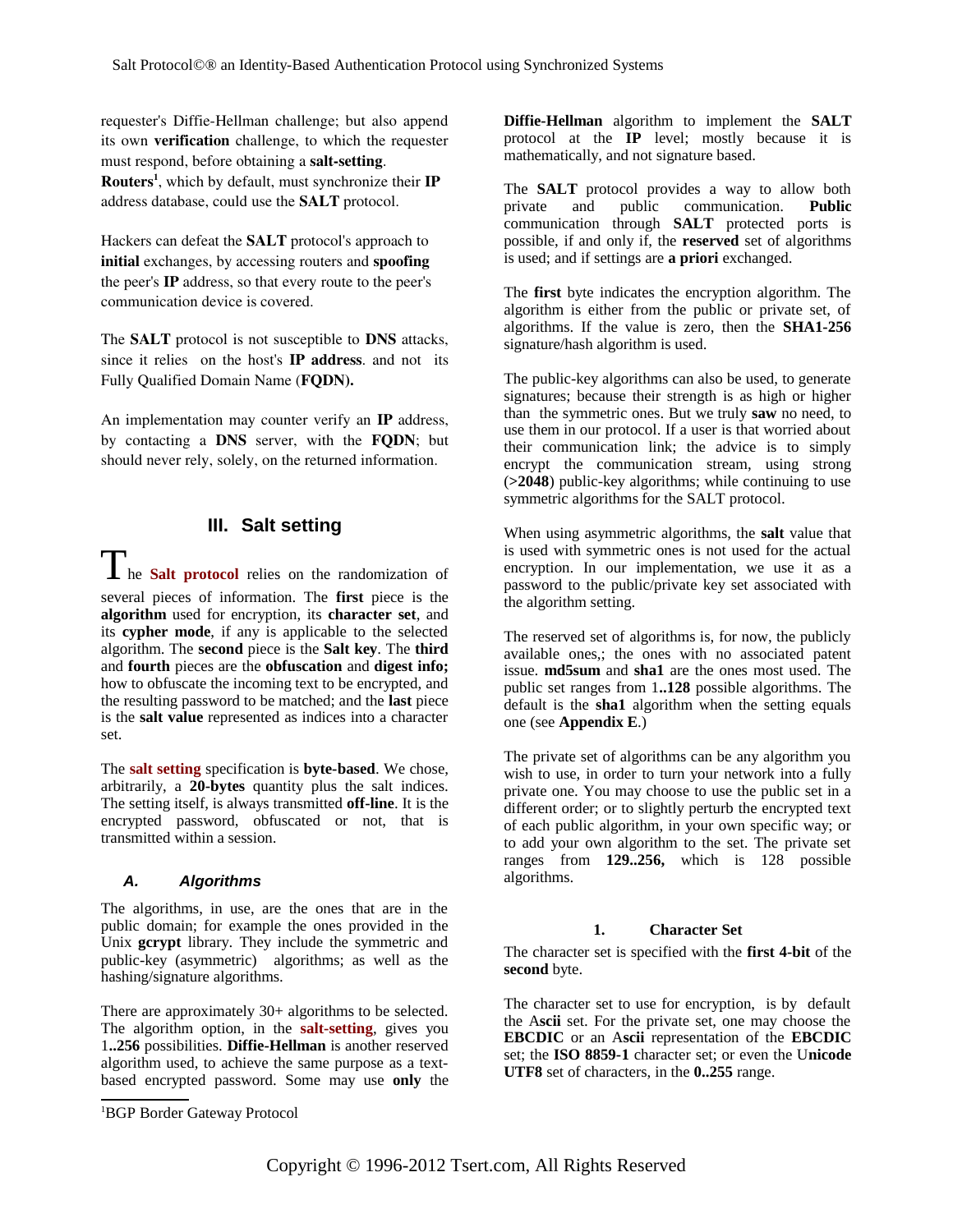The **public/reserved** set of characters is indexed from 1**..8.** The private set is indexed from **9..16** character sets. The default set is the restricted **Ascii** set [a-zAz/.], which is mainly used for generating the salt used in the **Unix crypt** algorithm..

The character sets are pre-randomized Ascii & Asciibased Unicode character sets, reserved for obfuscation and **salt-key** generation (see **Appendix F**).

Character sets are registered **mainly** for the purpose of **obfuscation**; because of the nature of the text that is usually transferred on the Internet; it is preferable to use extra characters from the full A**scii** set [32..255]; to make password generation more random.

Some crypto implementations, **only for the private se**t, may opt to use the chosen character set as input to new algorithms, in order to generate different results; thereby, making the character set an additional cypher variable, such as the cypher mode below.

## **2. Cypher mode**

The cypher mode is specified with the second 4-bit of the **second** byte. Most algorithms support only some of the cypher modes, if not a single one.

The set of cypher modes for the publicly available algorithms is also very small, even though, we again reserve a 4-bit quantity (**0..15**) for its setting. They are, in order: ECB, CBC, CFB, OFB, CTR, STREAM, CBC\_CTS, CBC\_MAC, MD\_HMAC. The reserved set of cypher modes ranges from **1..9**, which is **nine** possible cypher modes. The default is the **ECB** mode, when the setting equals one; and zero means no mode specified.

## **3. Salt Value**

The salt value must be generated according to the signing/encryption algorithm selected in the **beginning** byte.

This **third** byte is the index of a symmetric/assymetric algorithm to use; when two-way encryption is required to generate a password to be signed. The generated salt key must be truncated or concatenated to match the algorithm's required key length. This setting is only useful for header-based text protocols; such as **HTTP** and **FTP**, when the crypted password contains useful information.

If the key space is used to match the salt value, as specified in the capabilities section; then the **4 bytes** of the **stream extraction** settings are used to indicate which section of the key space to use for the generation of a matching salt value. Once the appropriate iteration

start index into the key space is calculated; then there are 16 possible **salt** values to be tried, according to the **4-bits** of this setting (this setting is **guessable**). This option is used **only** when the salt indices are not specified during synchronization.

## *B. Obfuscation*

In **clear text mode**, the password which is generated by using the above mentioned settings, **must** be obfuscated, to prevent easy guessing. The signing algorithms are prone to such guessing; because the length of their signature is fixed; some signature algorithms produce only 3 or 4 bytes. The obfuscation settings are only applicable to signing and symmetric algorithms, used in clear text mode. The use of **strong public-key** signatures negate the need for obfuscation.

## **1. Nonce Text**

The information, for this setting, is used to obfuscate the incoming password text before encryption or signing. It is usually referred to as **DIGEST** referred to as **DIGEST** information. It is the **result** of password text encryption which needs to be matched. The digest information, which is **always** required with the **IP** stack implementation of the **SALT** protocol, consist of the following **seven** bytes.

The **first** byte consists of two 4-bit quantities. The first 4-bit is the character set to use for the text to be inserted; and the second 4-bit is the character set to use for the text to be prepended or appended. The length of the password, to be signed or encrypted, should be, at least, **30** characters.

The **second** byte consists of two 4-bit quantities. The first 4-bit is the number of characters, a minimum of **four**, to be **prepended** to the password text; and the second 4-bit is the number of characters, also a minimum of **four**, to be **appended**.

The **third** byte consists of two 4-bit quantities. The first 4-bit is the number of characters, a minimum of **four**, to be **inserted** in the password text; and the second 4 bit is its **point of insertion** into the extracted password text. Insertion is **done first**, before appending and prepending the other obfuscation text strings.

The **fourth** byte is the offset, at which the obfuscation characters to be inserted, must be extracted from the designated character set.

The **fifth** byte is the offset, at which the obfuscation characters to be prepended, must be extracted from the designated character set.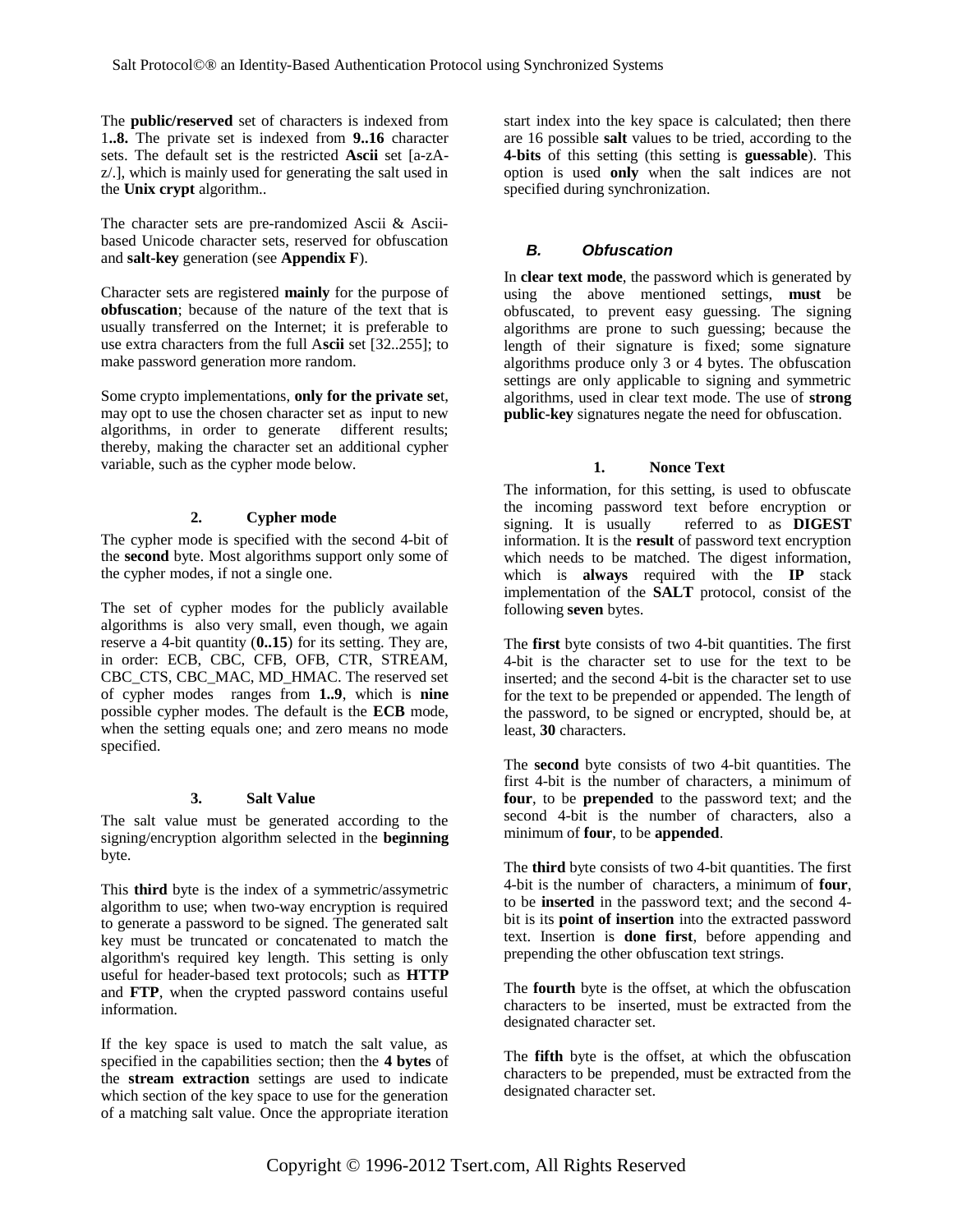The **sixth** byte is the offset, at which the obfuscation characters to be appended, must be extracted from the designated character set.

The **seventh** byte designates the algorithm used to sign the password's text, instead of obfuscating it, before encryption. The value **zero** means that no such signing is to take place. This setting is **optional;** because, it is faster to simply pick off a set of characters from a given set to obfuscate the password text (the obfuscation is **guessable**), instead of invoking another algorithm.

For cases, where the text/password to be processed is not specified, then the following **stream** and **capabilities** settings are used. They are used to implement the **SALT** protocol at the **IP** level; or in **header-based** protocols, or to add a salt load<sup>[2](#page-4-0)</sup> to SCRIPT fragments (see section **SCRIPT fragments**.)

## **2. Digest**

This digest obfuscation setting is specified with **two** bytes. The **first** byte indicates the algorithm used to sign the digest; a value of zero means that no signing takes place. The digest **must** be signed with a **signing** algorithm generating at least **20** bytes; either, if a header was picked as nonce and a symmetric algorithm was picked, or if the length of the digest is less than **20** characters. Selecting a nonce, with an appropriate length, should negate the need for an additional signature.

The nonce password must first **must be obfuscated t**o the minimum required length of **32** bytes. The length of characters required to obfuscate the nonce password, can be deduced from its length. The **second** byte indicates the point of insertion of additional characters, into the nonce password.

The point of extraction of the additional characters is specified in the **fourth** byte of the password text obfuscation settings. If the point of extracton does not allow sufficient characters to be extracted; then the extraction point must be moved backwards the appropriate number of characters.

## **3. Stream**

The stream extraction settings are specified with **4** bytes. The first byte indicates the point of insertion of the password into the character stream. The insertion point ranges from multiples of a default **MTU** size of **576** bytes, up to **32832** bytes. The **minimum** insertion point **is** at a minimum of **4608** bytes, i.e. seven times the default MTU size.

The **second** byte indicates the point of extraction of the required **20** bytes/characters (using a multiple **16** bytes offset points), from the stream, giving the password to be obfuscated, encrypted, and matched. The password text may still be too predictable, and needs an additional section added to randomize further, such as a replay count or a nounce. The **drawback** to using a replay count is the need to keep it **non-easily** predictable and **trackable**; because only the first frame may contain it; the recipient of subsequent frames must deduce it from a **pre-agreed** method (T.B.D.)

The **third** byte specifies the sender's MTU size, according to the following bit values:

- **1. 576**
- **2. 1152,**
- **3. 1280,**
- **4. 1480, 5. 1500,**
- **6. 1728,**
- **7. 2304,**
- **8. 3456**

The **fourth** byte is used to specify a specific header or header field to use as the password text instead of extracting it from the stream. Implementations of the **SALT** protocol can be made more performant, by using a specific header, in the underlying protocol, instead of waiting for enough data to be transmitted, for extraction of the password text. In the case of the **SALT** protocol, **URI** type entries defined in some protofols are seen as a possible header choices; and is indicated by index **zero**. In the HTTP protocol, the **Authorization**, **Cookie**, and **WWW-Authentication** headers are indicated by index 1, 2 , and 3 respecively.

For **IP-level** implementations; the first point of extraction more than often be at **offset zero,** on initiating a session (see section **IP Protocol**). The subsequent points of extraction must be in the previously specified range of **4608** to **32832**.

If stream extraction is not enabled; then the underlying protocol must provide a means of specifying the password text, such as the **Authorization** header in **HTTP,** or the **OPTIONS** header section at the IP level.

<span id="page-4-0"></span><sup>&</sup>lt;sup>2</sup>See section SCRIPT fragments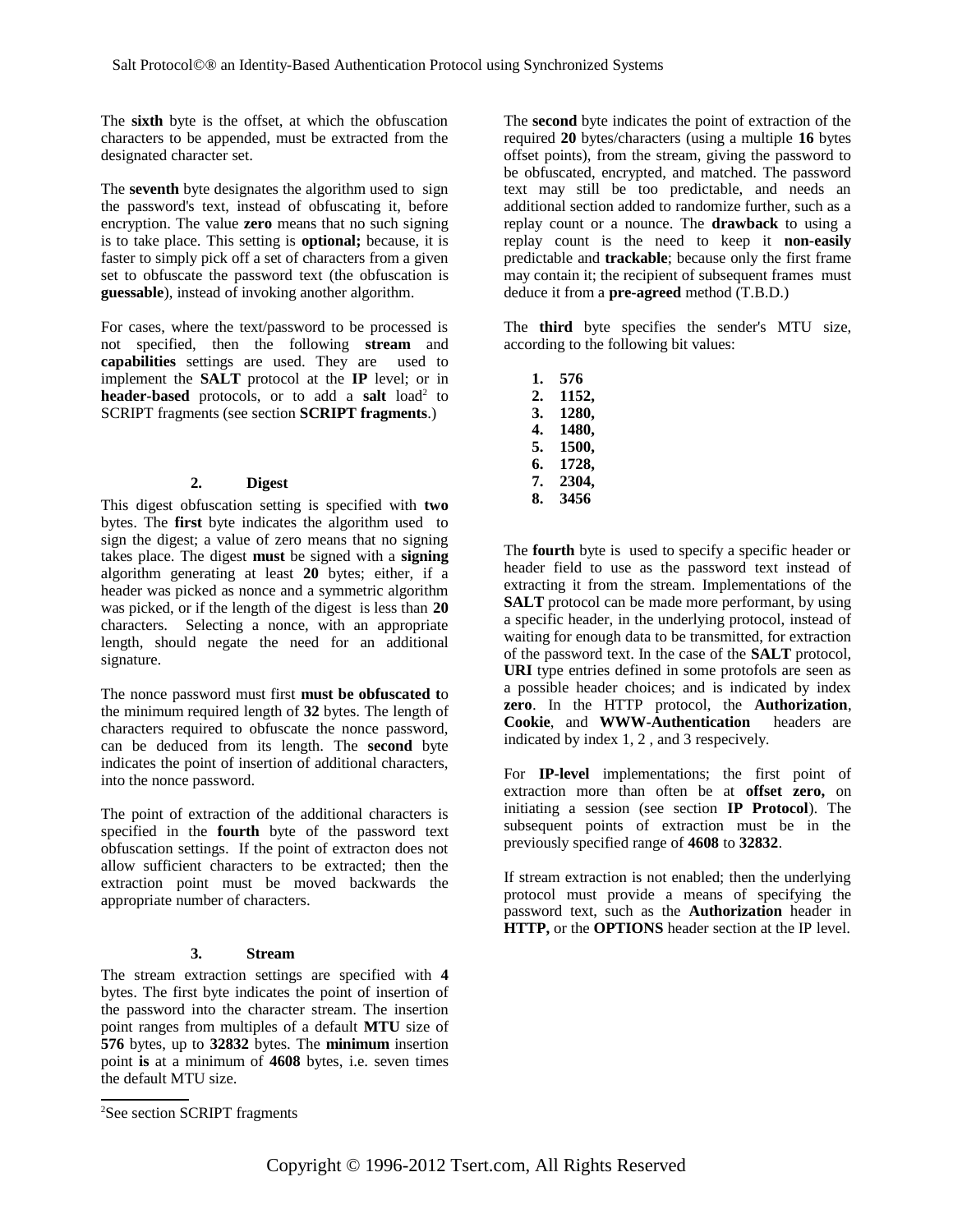#### *C. Capabilities*

This setting is specified with **4** bytes, and it consists mostly of **one-bit** quantities indicating options and requirements.

Obfuscation of the password text is **mandatory** in clear text mode; unless a specififc header is chosen, which may include a nounce. Obfuscation is optional otherwise, indicated by the value of the **1st** bit. The **11th** bit indicates, whether or not, the stream is used for password text extraction, even though a password may have been transmitted.

Character padding setting is used when a required block size is needed for encryption. Space/blank is the default padding character.

Below are specified the used bit quantities:

- 1. Always enable obfuscation.
- 2. Do padding with **null** characters.
- 3. Use a dummy digest entry.
- 4. Use the private set of algorithms.
- 5. Use the private set of characters.
- 6. Use the key-space for salt selection.
- 7. Only use hash algorithms.
- 8. Allow Diffie-Hellman algorithm for salting.
- 9. Allow public-key algorithms for salting.
- 10. Allow public-key signatures.
- 11. Always extract the nonce from the stream.
- 12. Always sign the encrypted and hexified nonce.
- 13. Replace the header by the encrypted and hexified nonce (a **symmetric/assymetric** algorithm **must** be selected, and **must** be specified in the **3 rd** byte.)
- 14. Use the encrypted header as the digest.
- 15. Fully encrypt the session using an **assymetric/symmetric** algorithm which **must** be specified in byte **three.**
- 16. Use a user specified key when a public-key (PK) algorithm is in use.
- 17. Append a replay count hexadecimal integer text value to the nonce; otherwise the replay count must be part of the header, which must have been specified in the fourth byte of the stream settings.
- 18. Use the received replay count, when calculating the response digest (the nonce that is sent must not include the replay count.)
- 19. Use the specified progression algorithms for generating successive frame counts.
- 20. Use protocol frame CRC as part of the nonce.
- 21. Use public-key protocol for initial handshake.
- 22. Use certitifcate for initial handshake.
- 23. Use base64 encoding instead of hexifying.

Bits 25 to 32 indicates 0 to 255 possible progression algorithms, see **Appendix C**.

#### *D. Diffie-Hellman*

For the signatures and cypher algorithms the extracted characters are encrypted, obfuscated or not. For the Diffie-Hellman algorithm, they are used to generate the secret variables **a, b, A**, **B**, **G**, and **prime**, needed in the following expressions :

$$
A = G^{\text{Secret\_a}} \text{ mod prime},
$$
  

$$
B = G^{\text{Secret\_b}} \text{ mod prime},
$$
  

$$
K = A^{\text{Secret\_b}} \text{ mod prime}.
$$

**G** is the result of adding the decimal values of the characters forming the password; and then finding the nearest lowest Sophie Germain's prime number.

**Secret a** is the result of listing the decimal values of the characters forming the password.

**Secret\_b** is the result of listing the decimal values of the characters forming the password, in reverse order.

**Prime** is the result of value **G**, with the password's length as exponent to obtain the nearest lowest Sophie Germain prime number. If there are no lower prime number; then select the nearest highest Sophie Germain prime number (the generated key must be, at least, 512 bits long.)

The above selection is done to ensure, that the Diffie-Hellman algorithm generates a secure value **B.** Large values must be chosen for **prime** and secret exponent values **a** and **b**. The value **B** is the password that is inserted in the **IP** header, or the **HTTP** Authorization header.

An implementation of the SALT protocol, must keep a list of pre-calculated Sophie Germain prime numbers. The list must have, at least, **50** numbers; and start from prime numbers that are, at a minimum, **100** characters in length. The alternative is to use the OpenSSL library, which implements the Diffie-Hellman algorithm. The list of Sophie Germain prime numbers can be precalculated using the OpenSSL BIGNUM library.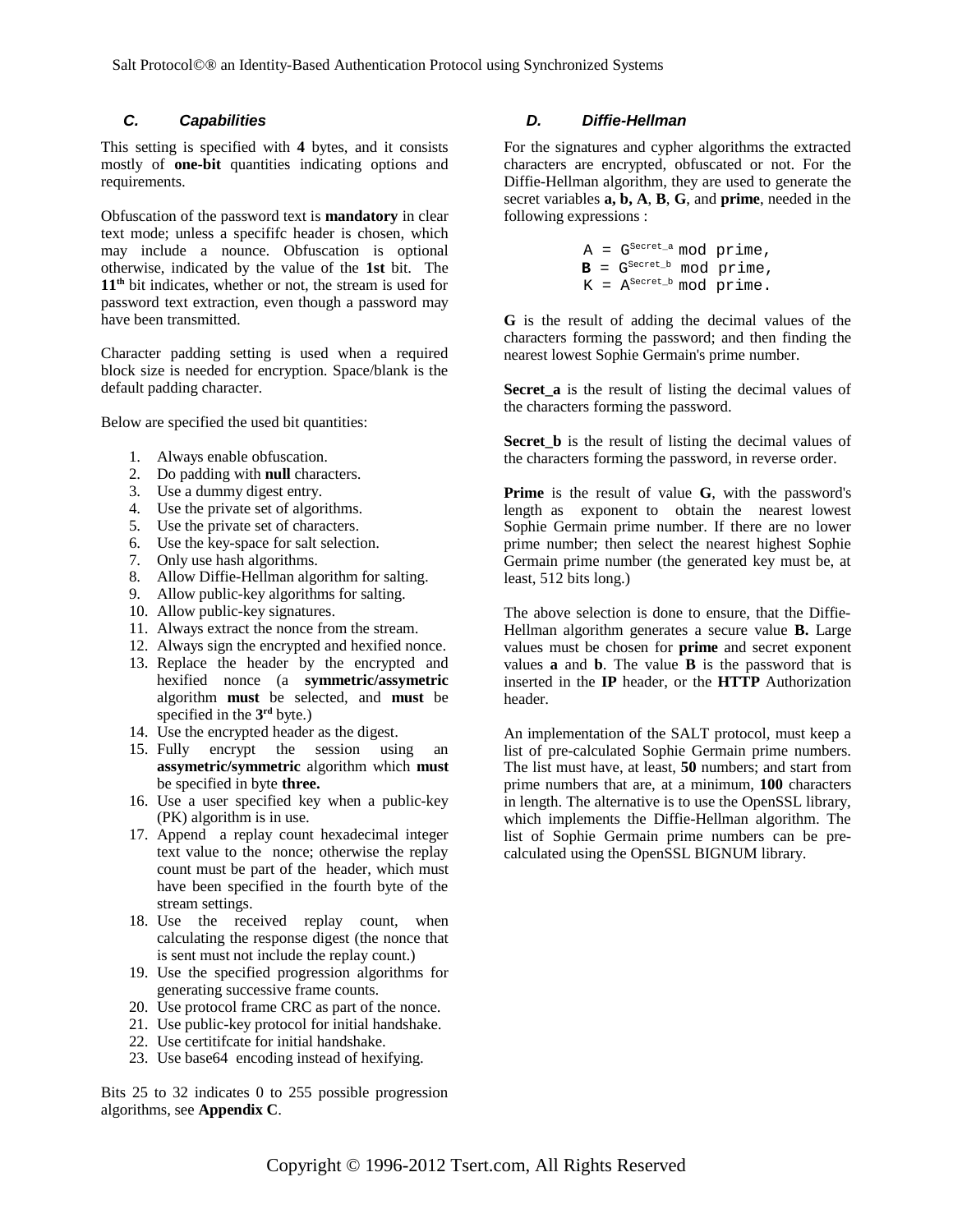## **IV. IP Protocol**

 $\mathbf{F}_{\text{or IP}^3}$  $\mathbf{F}_{\text{or IP}^3}$  $\mathbf{F}_{\text{or IP}^3}$  level connections, the obfuscation values of the SALT setting, are **always** examined and processed. The generated password is inserted in the **IP Authentication<sup>[4](#page-6-1)</sup>** segment of the **IP** header, at the specified point (MTU-based offset) of insertion into the stream. Frame CRCs may be used as part of the nonce.

The first instance of an encrypted password **must** always be inserted , in an header, at the beginning of a given **IP** stream, initiating a communication session. If the buffer length does not exceed the extraction offset, by the number of characters required; then after a given delay (no more than **200 ms**), the number of characters required is created from the collation of the pieces of obfuscation text that are to be inserted, appended and prepended. The extracted characters, making the password, are then encrypted and verified.

To avoid replay attacks, there must be a replay count.. The implementation **must** combine the replay count with the characters which are extracted from the stream, (a nonce may be chosen as an alternative T.B.D.)

To avoid the **200ms** latency, implementations may choose to select the **salt** replay count header, as the password; which is randomly generated on session initiation. After the initial password is generated; the extraction offset is then used to generate the following ones. The passwords are inserted in the **IP header**, when the insertion offset has been reached.

On reception, if the number of characters present is not enough; then an implementation must delay responding with an error (**ESALT** on Unix**)**, until enough characters are received or if the connection is closed. After the initial password is matched; then the extraction offset, starting before the insertion point, is used to extract the characters required to generate the subsequent passwords.

When included in the **IP** stack, public-key encryption should not be used to crypt the password (because of performance considerations). Synchronization still needs to be performed **off-line** in an highly encrypted exchange.

The **Salt** protocol is added as a **socket option**, to be turned on or off, depending on whether or not, one desires a **salted** port/connection. Every signed or encrypted text which is transmitted, at higher than the IP level protocol, **must** be **hexified** or **base64 encoded**.

#### <span id="page-6-0"></span><sup>3</sup>RFC 1108 Extended Security

# **V. HTTP Protocol**

 $\mathbf{F}_{\text{or}}$  **HTTP** level connections, unless all values are zero, the obfuscation info, is examined and processed, for every exchange. The **Authorization**, **Cookie**, and **WWW-Authentication[5](#page-6-2)** HTTP headers are used, to exchange the **SALT** load (encrypted password, and optional password text). An implementer should normally send the password text, only on encrypted connections, to prevent an **MITM** from intercepting the password text, facilitating their decryption tasks.

#### **1. Authorization**

A user agent that wishes to authenticate itself with a server—usually, but not necessarily, after receiving a 401 response-- MAY do so by including an **Authorization** request-header field with the request. The Authorization field value consists of credentials containing the authentication information of the user agent for the realm of the resource being requested.

#### **2. WWW-Authentication**

The WWW-Authenticate response-header field MUST be included in 401 (Unauthorized) response messages. The field value consists of at least one challenge that indicates the<br>authentication scheme(s) and parameters  $scheme(s)$  and parameters applicable to the Request-URI.

## **3. Cookie**

The two state management headers, **Set-Cookie** and **Cookie**, have common syntactic properties involving attribute-value pairs. It is a way for an origin server to send state information to the user agent, and for the user agent to return the state information to the origin server.

Only the **Cookie** header is used, since salt credentials and settings are exchanged through synchrornization requests. When using the **Cookie** header as the password text; **always** include the URI as a key-value pair in the cookie information.

## **4. Content-Type**

The Content-Type entity-header field indicates the media type of the entity-body sent to the recipient or, in the case of the HEAD method, the media type that would have been sent had the request been a GET.

<span id="page-6-2"></span><sup>5</sup>Hypertext Transfer Protocol RFC2616

<span id="page-6-1"></span><sup>4</sup>RFC 1826 IP Authentication Header (RFC 4302)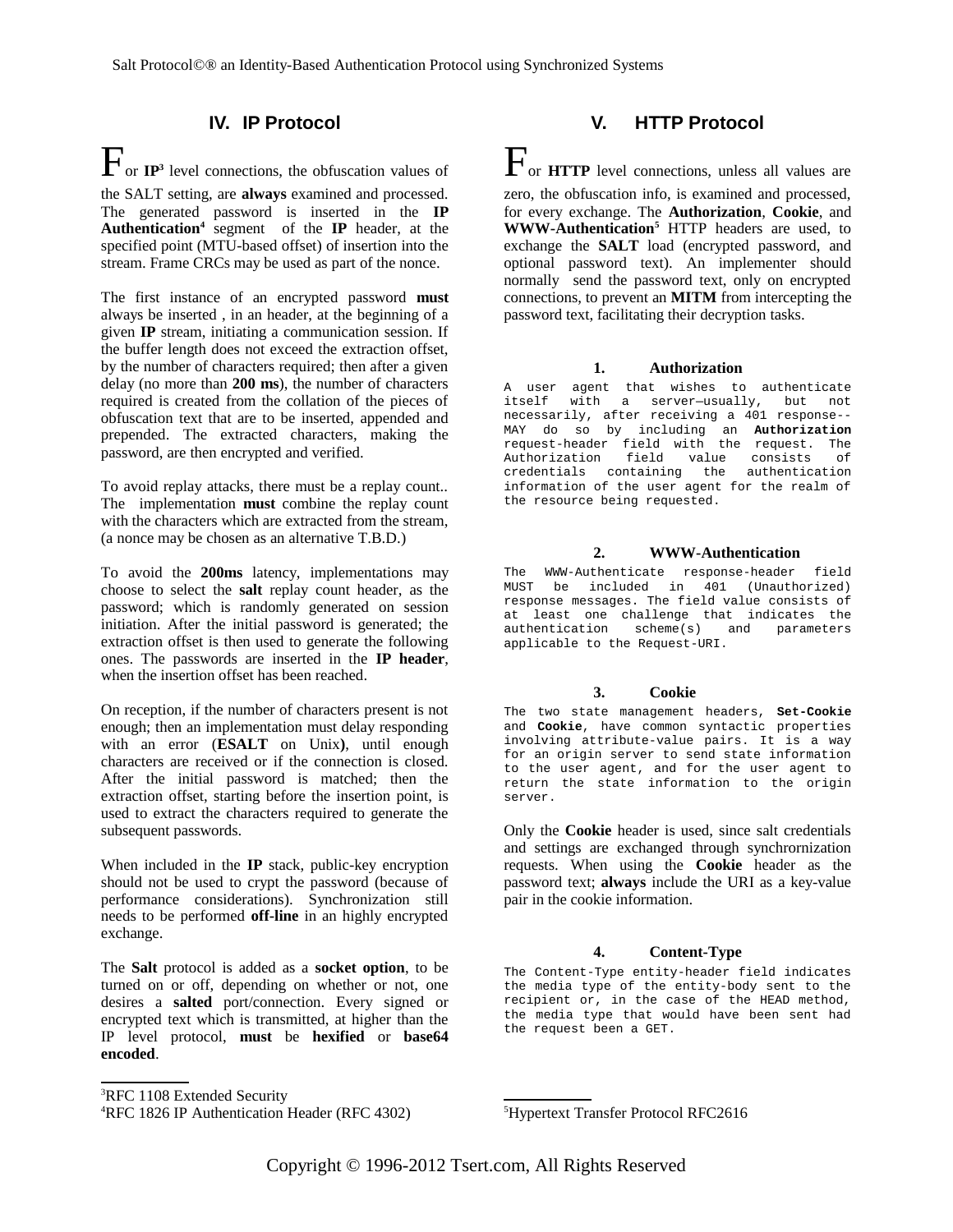## *A. Exchange*

Exchanges at the **HTTP** level is done; either, by initiating a session **handshake**, or by sending an initial request with a salt load to the server. A **handshake** is a simple **GET** request with only **slash** '/' specified as the path. The server must respond with an **WWW-Authenticate** response, with embedded password to be matched. An initial **GET** request must use the **Authorization** or **Cookie** header, if a handshake is not required.

The **handshake** is the preferred approach; because it reduces susceptibility to **MITM** attacks. The contacted server must respond first, with a proper **SALT** load, which must be verified, to confirm that the right **HTTP** server responded.

Care must be taken, when implementing the **SALT** protocol at the **HTTP** level, to avoid repeating a given password, within a given session. A **repeated** password may be an indication of an **MITM** replay attack.

The preferred approach is to embed a replay count in the **URI, Authorization,** or C**ookie** text.

Private servers may use the headers, **AccessText** and **AccesKey|AccessPassword** for **salt** credentials verification.

## **VI. SASL protocol**

plug-in can be provided, as the handshake mechanism in the **SASL** protocol, replacing **DIGEST**. Measures must be taken to ensure the validity of the plug-in; especially if your are using the plug-in in a fully-private network.

# **VII. Synchronization**

Synchronization is performed **off-line** in an highly encrypted exchange., using fragments (see **section A**, Fragments). We use an HTTP-like **fragment cache semantics** (**patent pending**) to perform the synchronization of shared secrets.

A UDP-based **geometric** progression protocol is used; where a node, in a given network, sends a given fragment to **2-5** of its nearest peers. Each of these peers, then in turn sends the same fragment to 2-5 of its own peers. The protocol may rely on the **multi-casting** features of the **UDP** protocol.

Peers may verify their database of settings, signatures, public keys, and certificates with each other. Secure **HKP**-like requests can be made for public-keys. This type of verification ensures that no fake signature or key can easily be introduced into the network. The requests can be made either with our **UDP-based fragment©®** protocol, or the **HTTP** protocol itself.

## *A. Fragments*

Fragments are sections of text that start and end with an **SGML**-like tag. **SGML** is the precursor language of **HTML**, **XML**, and other derivatives. Fragments are seen as just another **Content-Type** (**fgr/html, fgr/xml, fgr/cfg©®,** etc.); and obey the same cache semantics as other content types. A **GET** or **PUT** of a fragment must use the hierarchy path (referred as **XPATH** for SGML-based documents). The path is required, so that an application (e.g. browser) can update a given document, by placing the fragment, at the right level, in the document.

A synchronization fragment must contain, a SALT setting, one or more signatures, and one or more public keys. The signatures and public keys must specify their issuer (see **Appendix A**, for the synchronization XML schema). The issuer must be the **fqdn** of the machine where the **SALT** setting, signatures, or keys were generated. The issuer may additionally be identified by login or user name, and an optional shared secret.

Fragments are always encrypted with the peer''s public key. They can be prepended with a set of HTTP headers. When a peer receives a **UDP** fragment, it first examines whether it is just a basic fragment, or an HTTP fragment, specifying a **Content-Type**. For example, a server could send its entire database of saltsettings, signatures, and public-keys to the peer, in a compressed format, using a UDP connection.

Exchanging entire databases, is not recommended; unless, a peer's identity has been verified to a high degree of certainty, using the *invitation to the dance protocol.* The form of the database is left to the implementer's choice.

A given host may provide, a single salt-setting to every peer, or a distinct one to every single peer. Every single port of a given host may also have their own saltsetting.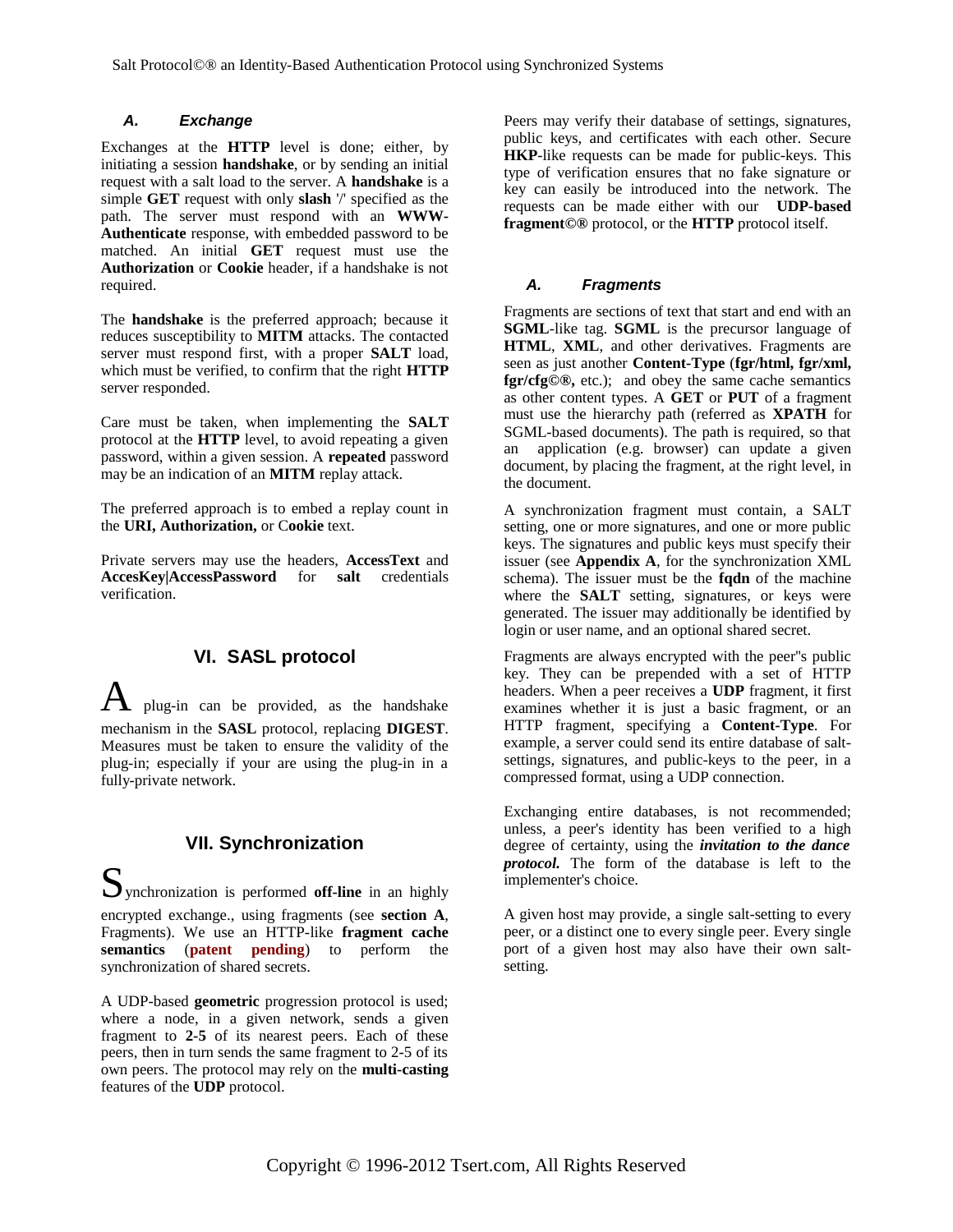## *B. SCRIPT fragments*

**SCRIPT** fragments that are part of an **HTML** page, can carry their own **SALT** load. The load, in this case, consists, of the signature of the text found in between the **SCRIPT** tags; and the encrypted/signed signature to be matched. The script engine (e.g. Java script engine), **should not execute** the script code, if the **SALT** load is not verified.

The signature of the script is optional; if it is specified, then the salt-settings are used to match the specified password; if it is not included as part of the script tag, then the text of the script itself becomes the text to be salted, in order to generate the matching password. The script text, in this case, is seen as the stream of characters; and the **SALT** protocol **obfuscation** settings are used.

## **VIII.Conclusion**

ur approach may not necessarily prevent all possible **MITM** type of attacks; but it does reduce the possibility that such attacks can take place on a *Saltprotocol* protected network. Denial of service attacks are still possible; if a hacker finds a way to strip **SALT** passwords from **IP** headers, preventing synchronization from taking place. Concerted attacks on **routers**, can also defeat the protocol; since only the **IP** address is relied upon, to verify a requester's identity.

User names and passwords management, by desktop users, can be made unnecessary. The approach is to use a **USB** key, usually referred to as dongle key, which contains your encrypted personal information, to boot your computer. It may additionally contain **SALT** settings information, to access **Web-based** accounts. Once booted, your desktop will manage password creation and update. Your only responsibility will be to keep your **USB** key safe.

Our **SALT** protocol, being a handshaking protocol, can be included at **any** level of the **IP** stack, or used at the **HTTP** protocol level, or both. For ports, other than the **Tsert.com** registered ones, the **SASL** protocol could be used.

The salt setting is not just meant for communication between peers; it is also meant as a means of accessing all kinds of resources, such as printers. Printers, on a given network, can be given their own **UUID** and saltsetting; and, unless the proper saltt negotiation is performed, printing tasks can be disabled.

As computer processing power increases, the need for clear text communication will disappear; and only encrypted communication will be in common use; therefore, the obfuscation parts of the **SALT** protocol may no longer be necessary.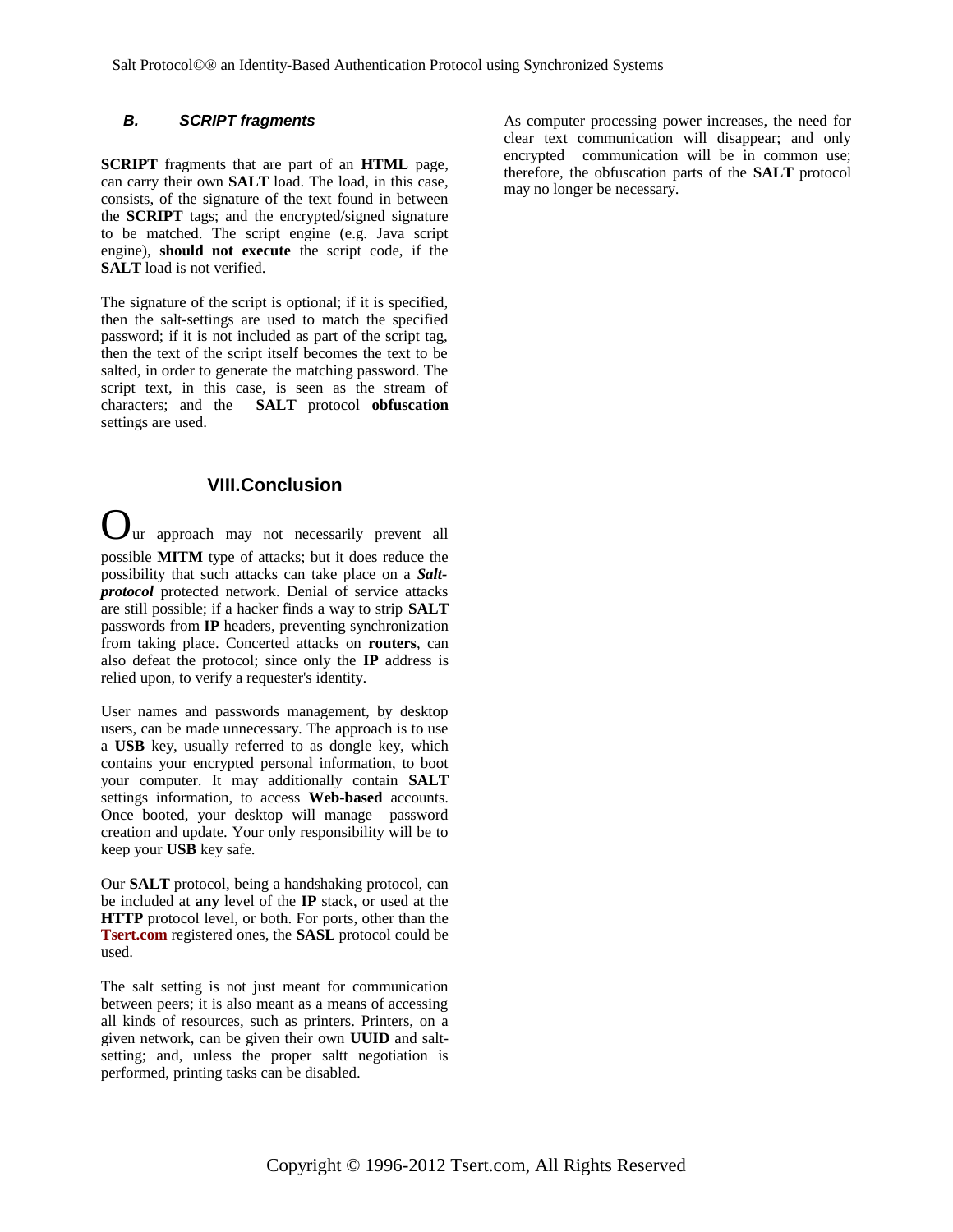## **IX. References**

**[1]** The First Ten Years of Public-Key Cryptography, Whitfield Diffie, Proceedings of the IEEE, vol. 76, no. 5, May 1988, pp: 560-577.

**[2]** U. M. Maurer and S. Wolf, The Diffie-Hellman protocol, Designs, Codes, and Cryptography, 19, pp. 141-171, 2000.

**[3]** Atkinson, R., "The IP Authentication Header", RFC 1826, August 1995.

**[4]** Harkins, D. and D. Carrel, "The Internet Key Exchange (IKE)", RFC 2409, November 1998.

**[5]** Kent, S. and R. Atkinson, "Security Architecture for the Internet Protocol", RFC 2401, November 1998.

**[6]** Maximally Periodic Reciprocals, R.A.J. Matthews (1992). Bulletin of the Institute of Mathematics and its Applications; vol 28 pp 147-148.

**[7]** H. Riesel, Prime Numbers and Computer Methods for Factorization, 2nd ed., Birkhäuser 1994.

**[8]** R.T. Morris, "A Weakness in the 4.2BSD UNIX TCP/IP Software", CSTR 117, 1985, AT&T Bell Laboratories, Murray Hill, NJ.

**[9]** S. Bellovin, "Security Problems in the TCP/IP Protocol Suite", April 1989, Computer Communications Review, vol. 19, no. 2, pp. 32-48.

**[10]** Rivest, R., "The MD5 Message-Digest Algorithm", RFC 1321, April 1992.

**[12]** L. Joncheray, "A Simple Active Attack Against TCP, 1995, Proc. Fifth Usenix UNIX Security Symposium.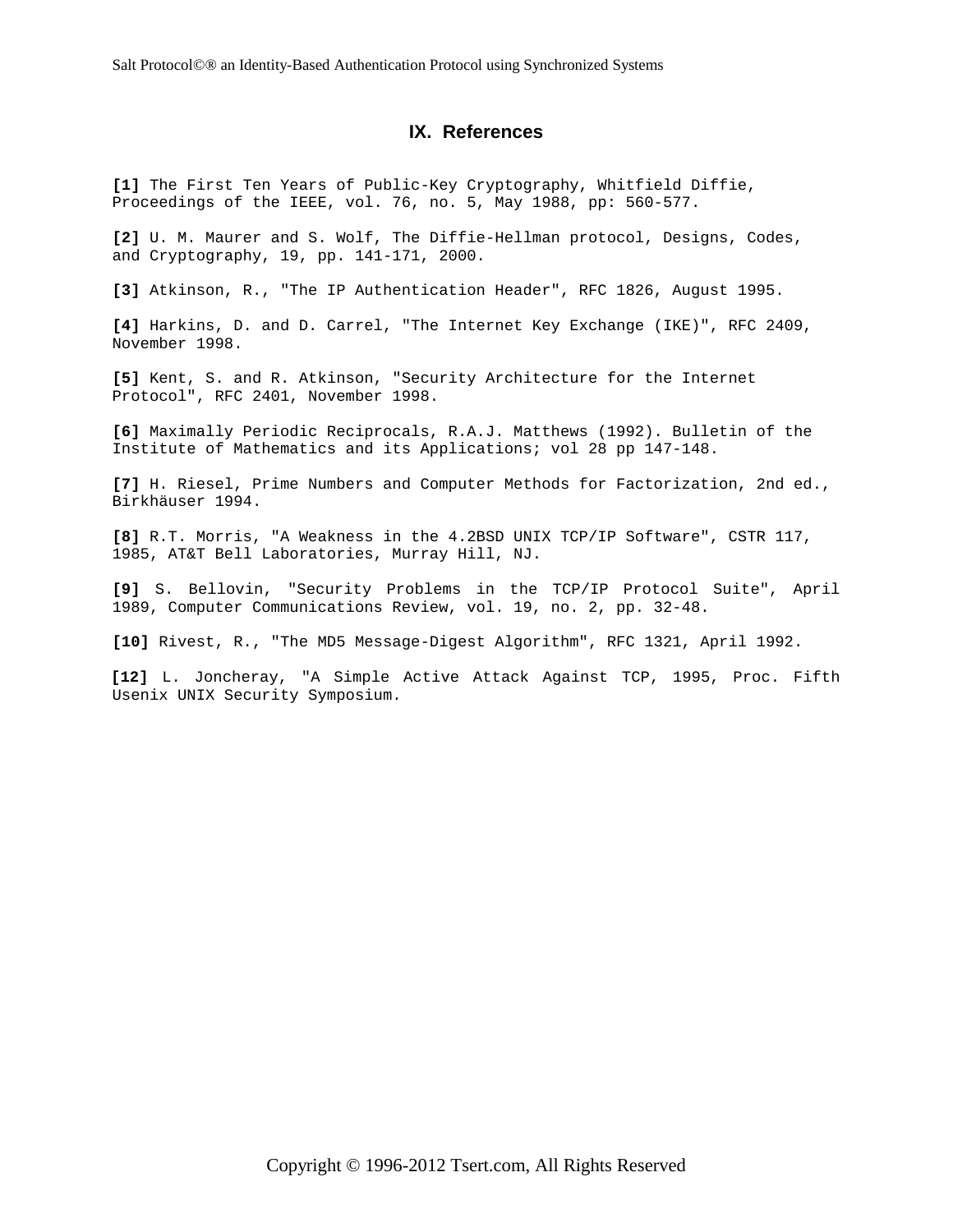## **X. Appendix A**

<?xml version="1.0" encoding="UTF-8"?> <!DOCTYPE synchronization [ <!ENTITY copyright "Copyright 1996-2012, Tsert.com, All Rights Reserved.">

<!ELEMENT sync:synchronization ( sync:peer+ )>

<!ELEMENT sync:peer ( sync:issuer, sync:salt-settings?, sync:signatures?, sync:public-keys?, sync:certificates? )> <!ELEMENT sync:issuer ( sync:description? )> <!ELEMENT sync:salt-settings ( salt-setting+ )> <!ELEMENT sync:signatures ( sync:signature+ )> <!ELEMENT sync:public-keys ( sync:public-key+ )> <!ELEMENT sync:certificates ( sync:certificate+ )> <!ELEMENT sync:verifiers ( sync:verifier+ )> <!ELEMENT sync:devices ( sync:device+ )> <!ELEMENT sync:salt-setting sync:description? sync:peers? (#PCDATA) #REQUIRED> <!ELEMENT sync:signature sync:description? (#PCDATA)> <!ELEMENT sync:public-key sync:description? (#PCDATA | #CDATA) #REQUIRED> <!ELEMENT sync:certificate sync:description? sync:issuer? sync:ssl-metadata? sync:verifiers (#PCDATA | #CDATA) #REQUIRED> <!ELEMENT sync:ssl-metadata> /\* see Secure Socket Layer Spec for attributes \*/ <!ELEMENT sync:verifier ( sync:description? )> <!ELEMENT sync:device ( sync:description? )>

<!ELEMENT sync:description (#PCDATA) #IMPLIED>

 $$ 

The issuer is always the owner of the salt-setting by default.

The issuer is represented by the Fully Qualified Domain Name (**FQDN**)

of the computer used to generate the salt-setting, signatures, and public-keys.

The owner is the user to whom the salt-setting, public-key, signature, or certificate belongs.

It can be specified by an email address, a UUID, or some other form of identification

which is unique for the issuing peer.

-->

<!ATTLIST sync:issuer fqdn NMTOKEN #REQUIRED>

<!ATTLIST sync:issuer ip-addr NMTOKEN #REQUIRED>

<!ATTLIST sync:issuer mac-addr NMTOKEN #IMPLIED>

<!ATTLIST sync:issuer login-name NMTOKEN #IMPLIED>

<!ATTLIST sync:issuer shared-secret NMTOKEN #IMPLIED>

<!-- An alternative host machine which can use a non-host based salt-key -->

<!ATTLIST sync:device fqdn NMTOKEN #REQUIRED>

<!ATTLIST sync:device ip-addr NMTOKEN #IMPLIED>

<!ATTLIST sync:device mac-addr NMTOKEN #REQUIRED>

<!ATTLIST sync:device login-name NMTOKEN #IMPLIED>

<!ATTLIST sync:device shared-secret NMTOKEN #IMPLIED>

<!ATTLIST sync:verifier fqdn NMTOKEN #REQUIRED>

<!ATTLIST sync:verifier default ( yes | no ) #REQUIRED>

<!ATTLIST sync:verifier ip-addr NMTOKEN #REQUIRED>

<!ATTLIST sync:verifier mac-addr NMTOKEN #IMPLIED>

<!ATTLIST sync:verifier login-name NMTOKEN #IMPLIED>

<!ATTLIST sync:verifier shared-secret NMTOKEN #IMPLIED>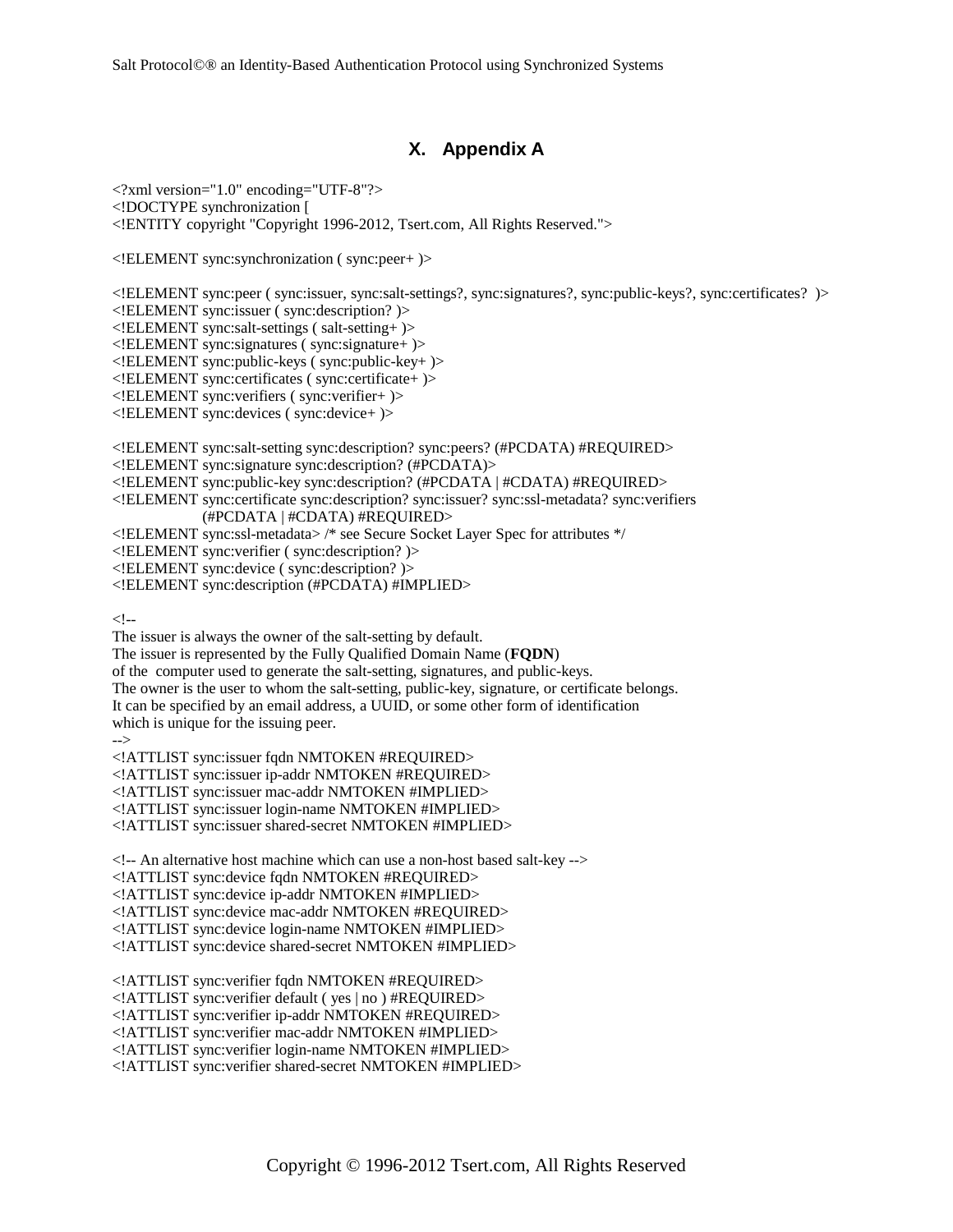<!ATTLIST sync:salt-setting owner NMTOKEN #REQUIRED> <!ATTLIST sync:salt-setting title NMTOKEN #REQUIRED>

<!-- You should really have a separate salt-setting for the **IP** protocol --> <!ATTLIST sync:salt-setting protocol ( HTTP | IP | TCP | SASL | ANY ) "HTTP">

<!-- The type of the setting i.e. device|network|club|member|account|etc. --> <!ATTLIST sync:salt-setting type NMTOKEN #REQUIRED>

<!-- The update frequency of the setting i.e. handshake|hourly|daily|weekly|monthly|yearly|etc. --> <!ATTLIST sync:salt-setting update NMTOKEN #REQUIRED>

 $\leq$ !-- The salt key is the main key used for encryption and password matching.  $\rightarrow$ <!-- Its value is hexadecimally encoded --> <!ATTLIST sync:salt-setting salt NMTOKEN #REQUIRED>

<!-- The hmac key is the key used for signaturing and encryption. --> <!ATTLIST sync:salt-setting hmac NMTOKEN #REQUIRED>

<!-- The hexadecimally encoded value of the **SALT** indices. --> <!ATTLIST sync:salt-setting indices NMTOKEN #IMPLIED>

<!ATTLIST sync:signature owner NMTOKEN #REQUIRED> <!ATTLIST sync:signature title NMTOKEN #REQUIRED> <!ATTLIST sync:signature date NMTOKEN #REQUIRED> <!ATTLIST sync:signature expiry NMTOKEN #IMPLIED> <!ATTLIST sync:signature photo NMTOKEN #IMPLIED> <!ATTLIST sync:signature password NMTOKEN #IMPLIED> <!ATTLIST sync:signature identifier NMTOKEN #REQUIRED> <!ATTLIST sync:signature hmac NMTOKEN #IMPLIED> <!ATTLIST sync:signature fingerprint CDATA #REQUIRED>

<!ATTLIST sync:public-key owner NMTOKEN #REQUIRED> <!ATTLIST sync:public-key type (private|public) "public"> <!ATTLIST sync:public-key title NMTOKEN #REQUIRED> <!ATTLIST sync:public-key date NMTOKEN #REQUIRED> <!ATTLIST sync:public-key expiry NMTOKEN #IMPLIED> <!ATTLIST sync:public-key photo NMTOKEN #IMPLIED> <!ATTLIST sync:public-key password NMTOKEN #IMPLIED> <!ATTLIST sync:public-key identifier NMTOKEN #REQUIRED> <!ATTLIST sync:public-key numeric-id NMTOKEN #REQUIRED> <!ATTLIST sync:public-key fingerprint CDATA #REQUIRED>

<!ATTLIST sync:certificate owner NMTOKEN #REQUIRED> <!ATTLIST sync:certificate title NMTOKEN #REQUIRED> <!ATTLIST sync:certificate date NMTOKEN #REQUIRED> <!ATTLIST sync:certificate expiry NMTOKEN #IMPLIED> <!ATTLIST sync:certificate photo NMTOKEN #IMPLIED> <!ATTLIST sync:certificate identifier NMTOKEN #REQUIRED> <!ATTLIST sync:certificate numeric-id NMTOKEN #REQUIRED> <!ATTLIST sync:certificate fingerprint CDATA #REQUIRED>

]>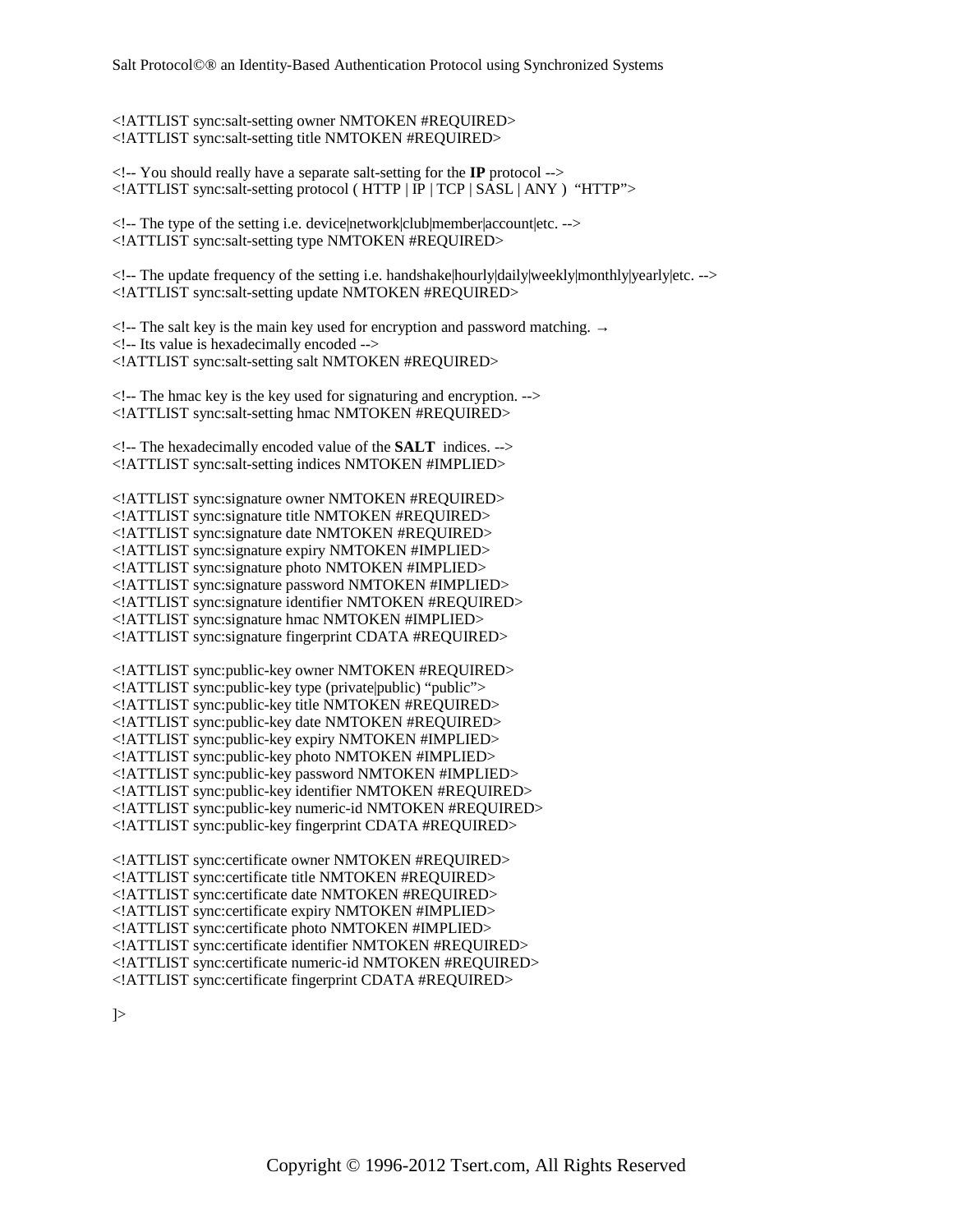# **XI. Appendix B**

<?xml version="1.0" encoding="UTF-8"?> <!DOCTYPE vpn-invitation [ <!ENTITY copyright "Copyright 1996-2012, Tsert.com, All Rights Reserved.">

<!ELEMENT invitation ( vpn:request | vpn:verification )> <!ELEMENT vpn:request ( request:source, request:destination ( request:parameter | request:response )? )> <!ELEMENT vpn:verification ( request:source, request:destination, verification:signature, verification:peers? )> <!ELEMENT request:source> <!ELEMENT request:destination> <!ELEMENT request:parameter> <!ELEMENT request:response> <!ELEMENT verification:signature> <!ELEMENT verification:peers ( request:source+ )>

 $\leq$  -- The Fully Qualified Domain Name (fqdn) must be provided --> <!ATTLIST request:source source:fqdn NMTOKEN #REQUIRED> <!ATTLIST request:source source:ip-addr NMTOKEN #REQUIRED> <!ATTLIST request:source source:mac-addr NMTOKEN #REQUIRED>

<!ATTLIST request:destination destination:fqdn NMTOKEN #REQUIRED> <!ATTLIST request:destination destination:ip-addr NMTOKEN #REQUIRED> <!ATTLIST request:destination destination:mac-addr NMTOKEN #REQUIRED>

<!ATTLIST verification:signature signature:type ( "SHA1" | "MD5" | "SHA256" | "SHA512" ) "SHA1">

<!ATTLIST request:parameter parameter:dh-cyclic NMTOKEN #REQUIRED> <!ATTLIST request:parameter parameter:dh-prime NMTOKEN #REQUIRED> <!ATTLIST request:parameter parameter:dh-value NMTOKEN #REQUIRED>

 $$ 

The returned value is either the result of the Diffie-Hellman equation, or the SHA1 signed collated result of the Diffie-Hellman secret K keys, that the requester is supposed to have exchanged with peers requesting verification. The secret K keys must be collated in the order of specification of the peers ( **verification:peers** ). --> <!ATTLIST request:response response:collated ( "true" | "false" ) "false"> <!ATTLIST request:response response:value NMTOKEN #IMPLIED>

]>

An HTTP **POST** request can be used with www-url-encoded content with the same fields. POST / HTTP/1.1 Content-Type: application/x-www-form-url-encoded Authorization: <salted password ...> Host: <server ...> Content-Length: xxx request:source:fqdn=xxxx&request:source:ipaddr=xxx.xxx.xxx.xxx &request:parameter:dh-cyclic=XXXX& etc...

The response is an HTTP **OK** response with an www-url-encoded request:response. The peers's IP addresses are separated by a **colon** character '**:**'.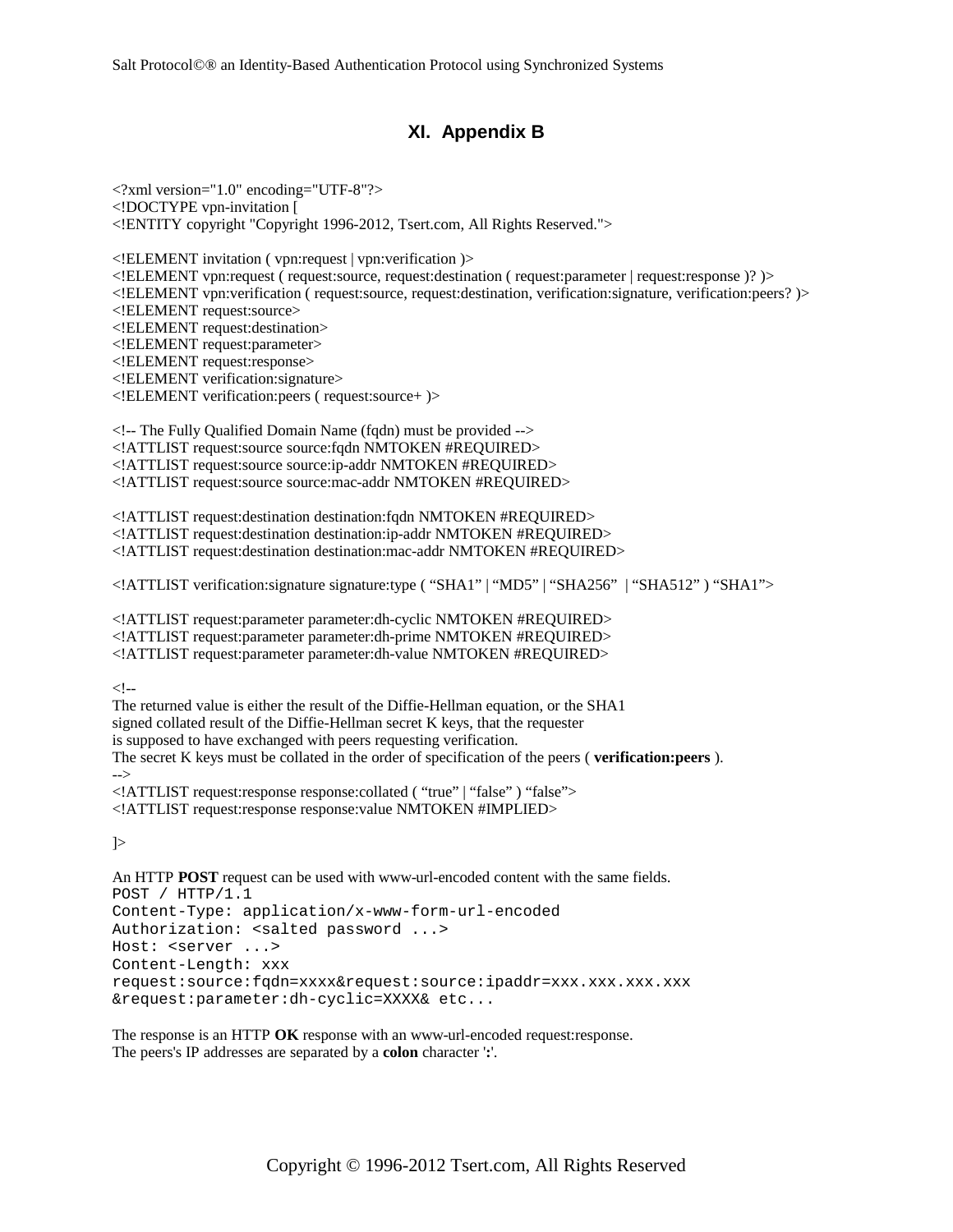# **XII. Appendix C**

The obvious progression are specified first; and then, the possible progression algorithms.

- **[1]** The cardinal numbers.
- **[2]** The even cardinal numbers.
- **[3]** The odd cardinal numbers.
- **[4]** The prime numbers.
- **[...]**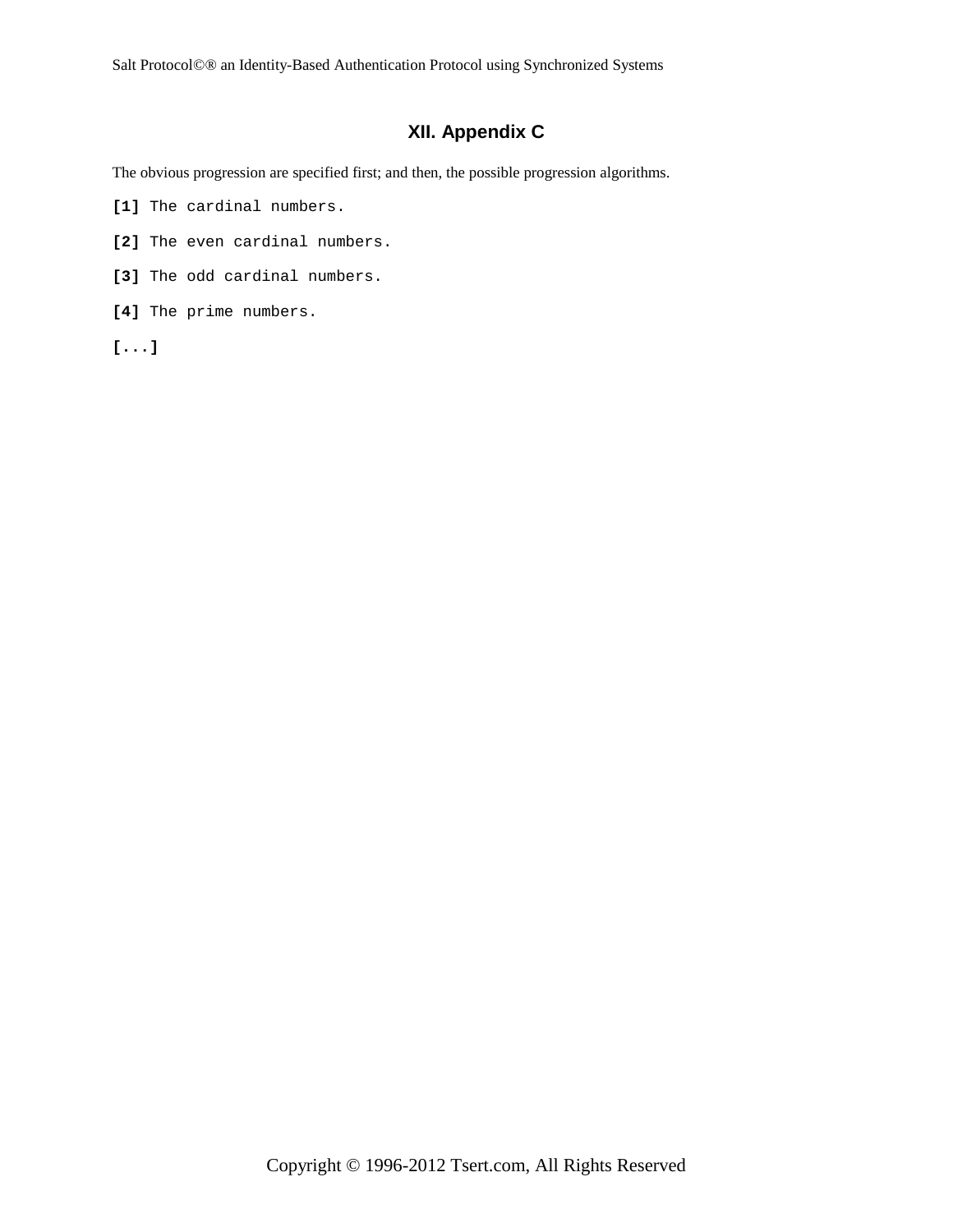# **XIII.Appendix D**

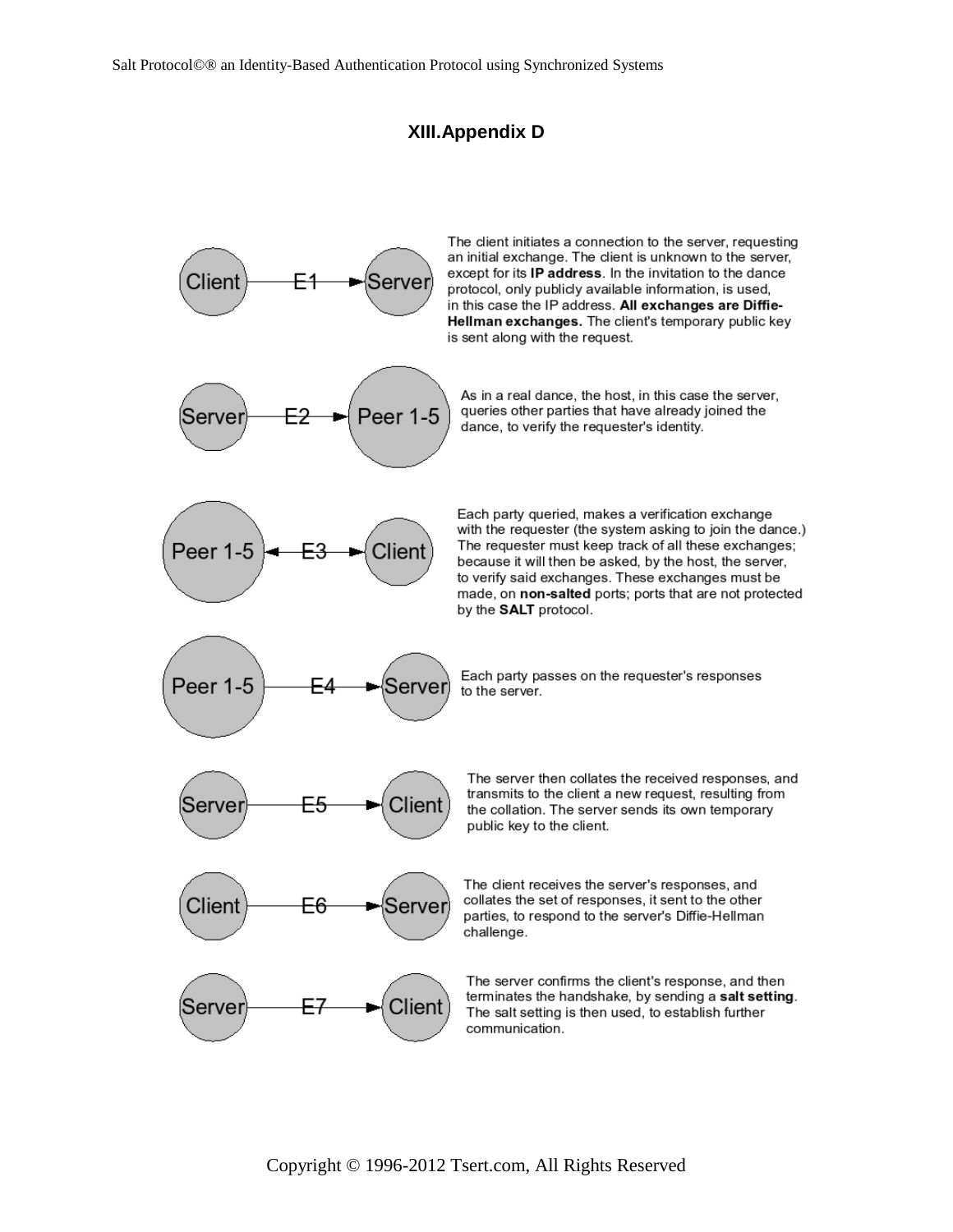Salt Protocol©® an Identity-Based Authentication Protocol using Synchronized Systems

## **XIV.Appendix E**

The first algorithm is Diffie-Hellman.

1. Diffie-Hellman

The **signature** algorithms start at index **two.**

- 2. SHA1 (now preferred over md5sum),
- 3. SHA224,
- 4. SHA256,
- 5. SHA384,
- 6. SHA512,
- 7. RMD160,
- 8. TIGER,
- 9. HAVAL,
- 10. WHIRLPOOL,
- 11. MD5SUM,
- 12. MD4SUM,
- 13. MD2SUM,
- 14. CRC32,
- 15. CRC32\_RFC1510,

The **cypher** algorithms start at index 16 with two default Unix ones.

- 16. CBC\_CRYPT,
- 17. ECB\_CRYPT,
- 18. 3DES,
- 19. CAST5,
- 20. BLOWFISH,
- 21. AES128 RIJNDAEL128,
- 22. AES192 RIJNDAEL192,
- 23. AES256 RIJNDAEL256,
- 24. TWOFISH,
- 25. TWOFISH128,
- 26. ARCFOUR,
- 27. DES,
- 28. SERPENT128,
- 29. SERPENT192,
- 30. SERPENT256,
- 31. SEED,
- 32. RFC2268\_40,
- 33. RFC2268\_128,
- 34. SAFER\_SK128 (not implemented),
- 35. DES\_SK (not implemented)
- 36. IDEA (currently patented, not in use)
- 37. CAMELLIA128 (currently patented, not in use)
- 38. CAMELLIA192 (currently patented, not in use)
- 39. CAMELLIA256 (currently patented, not in use)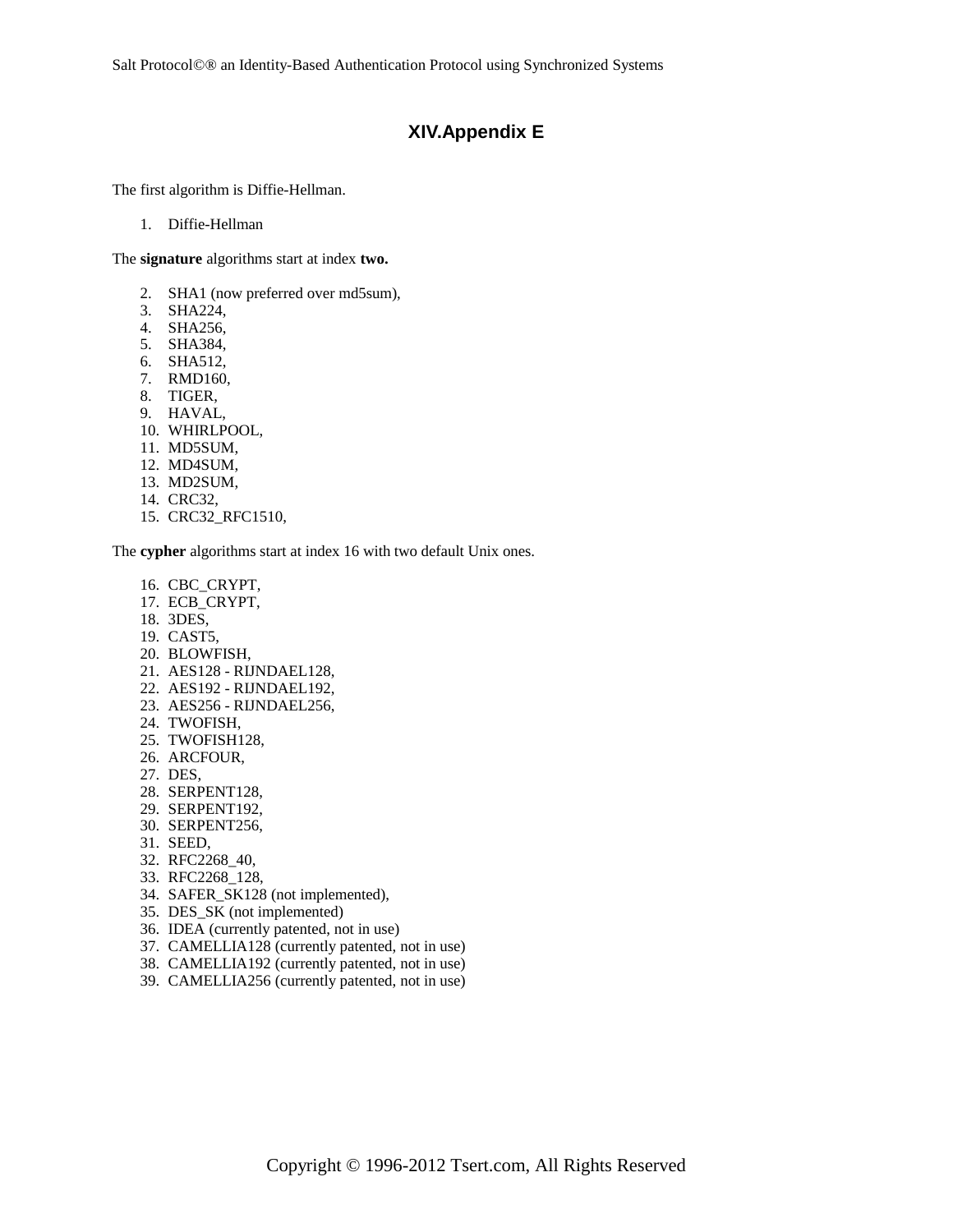The **asymmetric** algorithms start at index **48**.

48. RSA\_512, 49. RSA\_1024 50. RSA\_2048, 51. RSA\_4096, 52. RSA\_8192, 53. DSA\_512, 54. DSA\_1024 55. DSA\_2048, 56. DSA\_4096, 57. DSA\_8192